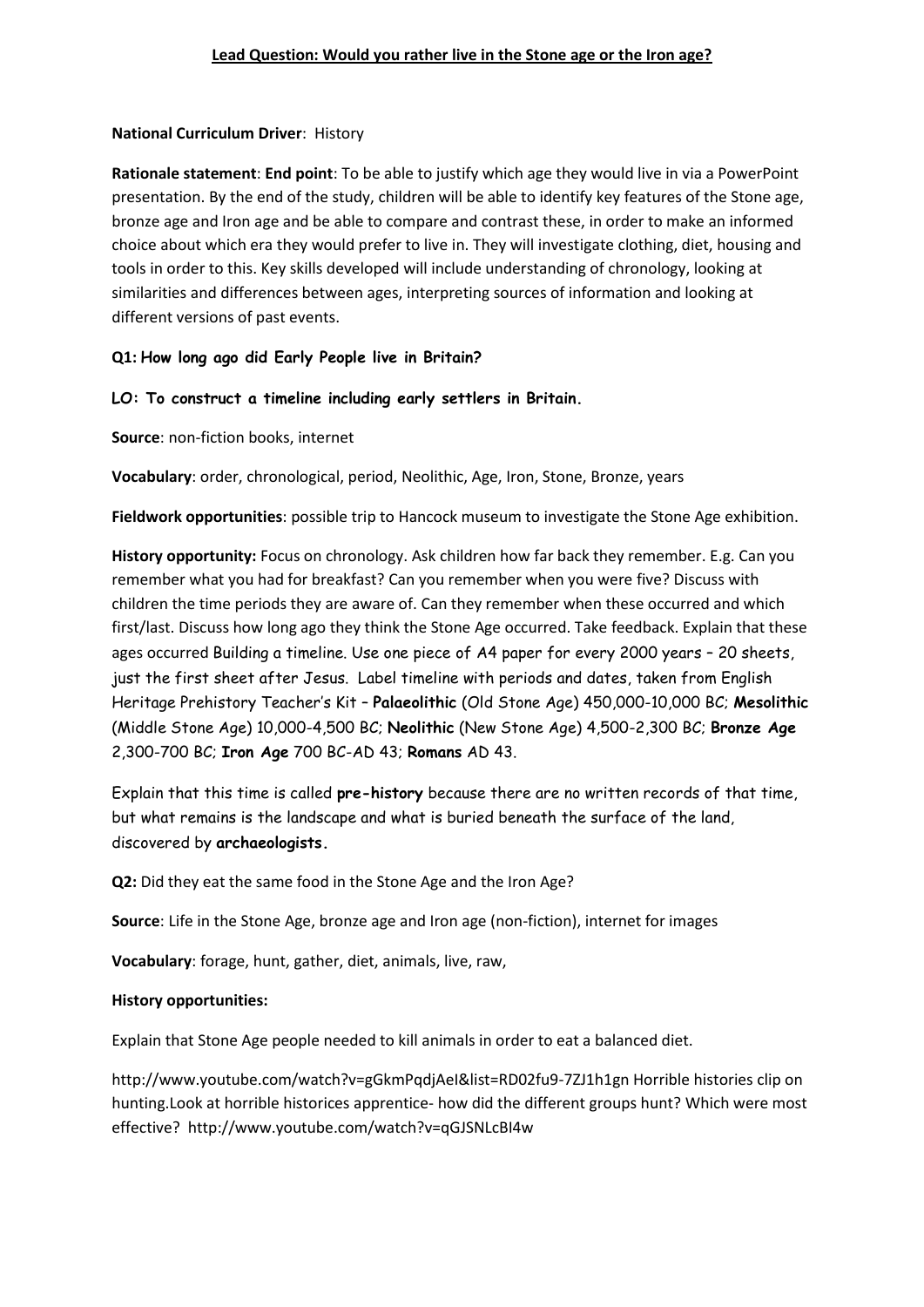Look at interactive activity on the parts of a stag. Children to match the parts of the stag with what they could be useful for.

http://www.youtube.com/watch?v=2yyzFKbstBA

What other animals would stone age people have hunted? Show an image of a landscape.

How would this be different depending on where you lived? How would the diets have been different in different seasons?

Activities involving planning meals for a Stone Age person – literacy link – writing a recipe for a Stone Age family.

**Q3**: Did Ug *really* have to sleep in a stone bed?

**Source**: Ug (fictional book), internet, Non-fiction books.

**Vocabulary**: thatched, roundhouse, roof, hunter gatherer, Crannog, causeway, cone, clay

#### **Fieldwork opportunities**:

History opportunities: Comparing and contrasting housing between the ages

Comparison with children's homes today – Early People did not have permanent homes like ours. Look at images of a typical Stone Age house and compare and contrast this with an Iron Age house. Discuss the differences in how the homes were built.

Read from The Stone Age – The first people. They have been given the name of **Hunter Gatherers** as they moved around, to where food could be found easily. Has anyone moved house? Can you remember what it was like? Would you like to be doing that every few months? What did Early People do when it rained or snowed?

Additional lesson: D & T: Building a stone house

**Q4**: How do we know so much about the Stone Age?

**Source**: secondary sources of information (artefacts)

**Vocabulary**: primary, secondary, artefact, reliable, interpret, information.

**Activity – Present children with a variety of artefacts from Stone and Iron Ages – Invite discussion about who might have used it, where it would have been found, how an archaeologist might have discovered it, what is it used for?**

**Discuss the difference between primary and secondary sources – which do they think the artefacts are? How they know? Show children examples of other secondary sources.**

**Sort objects into primary and secondary sources using a Carroll diagram.**

**Q5**: Did Stone Age people have wars?

**Source**: Interactive Skara Brae, non-fiction texts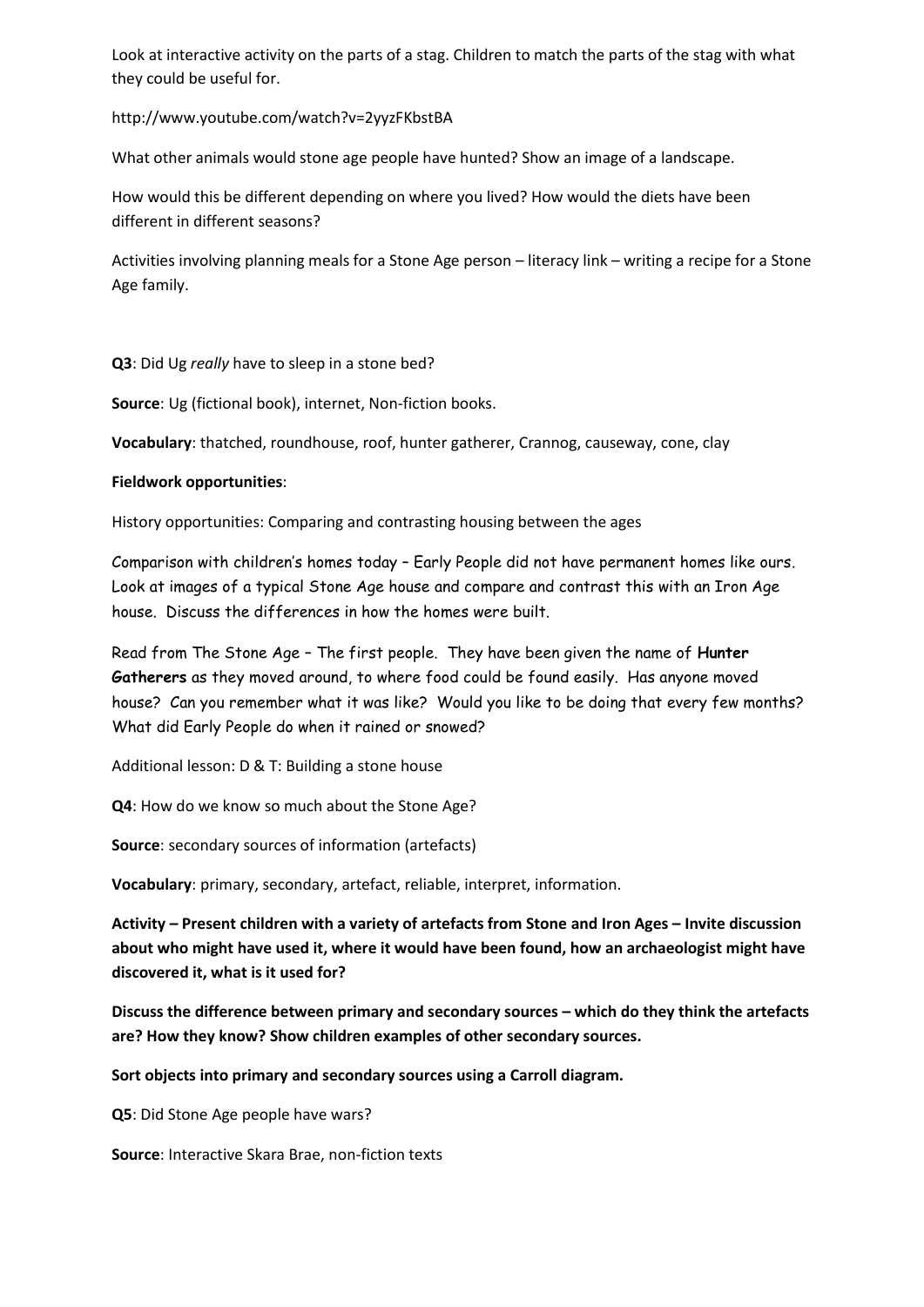#### **Vocabulary**:

**Activity:** Watch this clip that talks about the making of weapons.

Different groups to look at:

- What were the first weapons?
- What did they use the weapons for?
- How did they make the weapons better?

<http://www.youtube.com/watch?v=hG7QpXM170I> episode on weapon making.

Look at interactive Skara Brae. Children list as many facts as they can about this settlement.

Tell the children about how Skara Brae was discovered. What does this tell you about history and the past? (That when we are learning about things that happened a long time ago we can always discover new facts about the past).

There were no weapons found at Skara Brae what does this mean?

Children to use clay to create own weapo

**Q6**: Could you have helped to build Stone henge?

**Source**: Images of Stone Henge, Horrible Histories, Non –fiction text

**Vocabulary**: build, construct, pre-historic, ceremony, burial ground, mystery,

**Fieldwork opportunities**: take children outside to use their Stone Henge models to investigate movement of the sun.

Starter: Where do you arrange to meet your friends or family? What do we use to explain where a place is? (Discussion about landmarks etc).

Explain that there are some Stone Age stone circles still standing today. Historians do not know exactly why they were created but they are quite a mystery.

Some ideas historians have had are:

- To measure the movement of the sun and moon
- To create a special meeting place
- For spiritual worship

Historians have been puzzled by how stone age people actually created these stone circles due to how heavy the stones are and the lack of machinery in Stone Age times. Once of these was Stone henge.

Watch clip about Stone Henge [http://www.bbc.co.uk/learningzone/clips/computer-generated-view](http://www.bbc.co.uk/learningzone/clips/computer-generated-view-of-stonehenge/8049.html)[of-stonehenge/8049.html](http://www.bbc.co.uk/learningzone/clips/computer-generated-view-of-stonehenge/8049.html)

Children to create their own stone age circle and discuss

Science opportunities: Light – creation of shadows